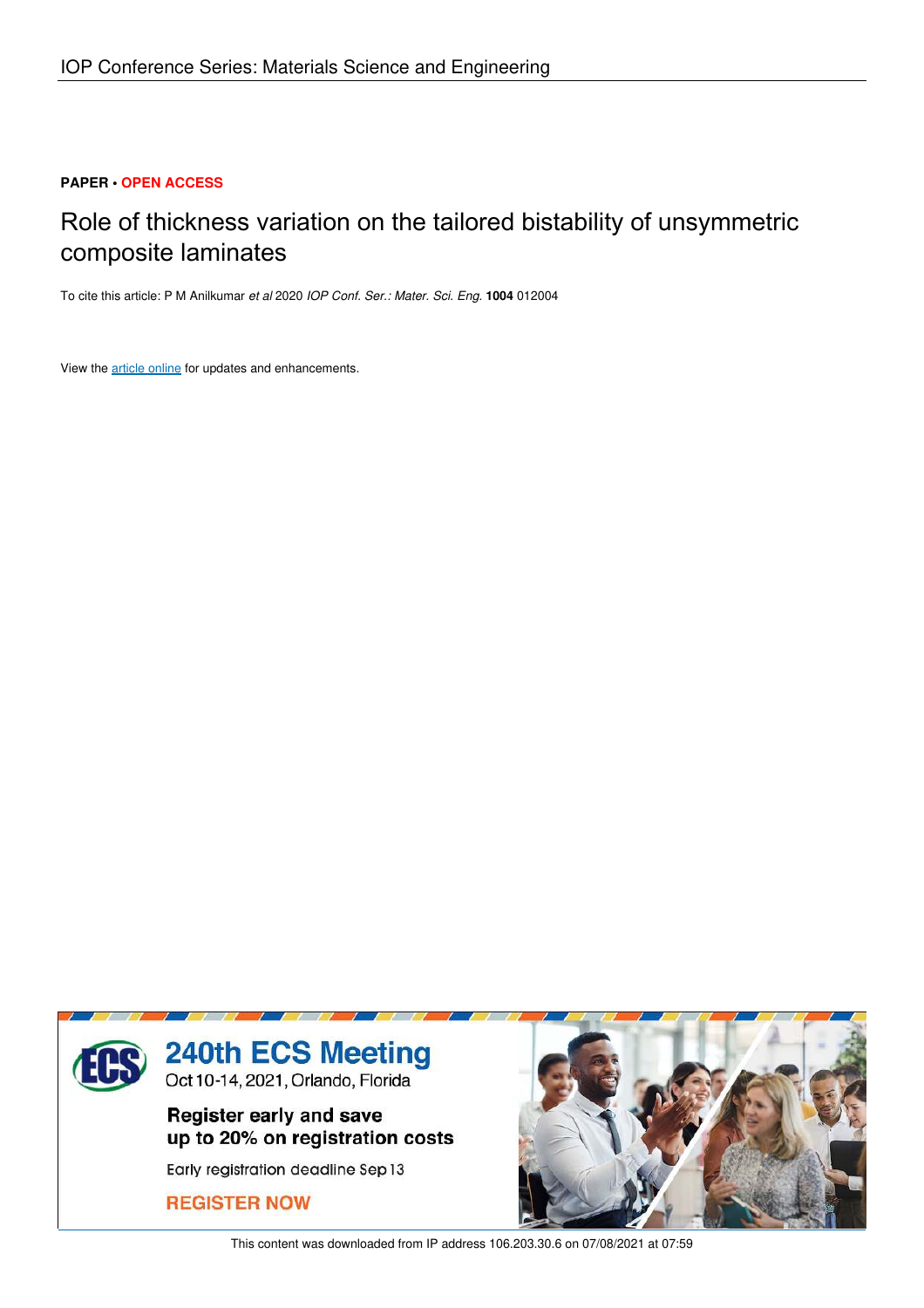# **Role of thickness variation on the tailored bistability of unsymmetric composite laminates**

**P M Anilkumar1, A Phanendra Kumar1, A Haldar2 and B N Rao1\*** <sup>1</sup>Structural Engineering Division, Department of Civil Engineering, IIT Madras, Chennai, India <sup>2</sup>School of Engineering, Cardiff University, Cardiff CF24 3AA, UK

\*E-mail: bnrao@iitm.ac.in

**Abstract**. Unsymmetric composite laminates exhibit two stable configurations at room temperature after being cured at elevated temperature. Bistability of cross-ply laminates is due to the presence of residual strains imparted during the curing process. A simple snap-through process can be used to switch from one stable shape to another. The amount of snap-through force required for attaining the other stable shape depends on the total strain energy of the laminate in the first cured shape. Bistable shapes of the conventional square laminates are in the same energy level, which means the stable configurations are equally stable and results in equal snap-through and snap-back forces. By tailoring the energy levels of stable shapes, snap-through and snap-back forces can be varied. From various studies in the past, it is observed that bistable laminates have enormous potential for morphing applications. In some of the practical applications, one may require stable shapes at different energy levels, with unequal snap-through and snap-back energies for the shape transition. This study aims to tailor the energy levels of bistable shapes of the square laminate by varying the thickness of individual layers in the considered [0/90] square laminates. A detailed parametric study is performed in commercially available finite element software. It is concluded from the study that individual lamina thickness has a noticeable influence on the bistability of cross-ply laminates.

#### **1. Introduction**

Unsymmetrical composite laminates exhibit multiple equilibrium states when they are cooled from the curing temperature to the room temperature. The formation of multiple equilibrium states, rather than just a single equilibrium state, depends on the laminate dimensions, as well as the lamina fiber alignments and the material properties, specifically the mismatch of thermal expansion coefficients in the fiber direction between the layers. Hyer [1] in his pioneering works conducted a series of experiments [2] and formulated an analytical model [3, 4] to demonstrate the bistable behavior of thin unsymmetric composite laminates (two stable cylindrical equilibrium shapes and one unstable saddle shape) upon curing as shown in figure 1.

 Since multiple equilibrium states are possible at the end of the curing process, the cured shape of unsymmetrical laminates can be changed from one stable state to another by appropriate snap-through mechanisms. Hyer modified his earlier model to precisely depict the behavior of thin cross-ply laminates considering geometric nonlinearities with Classical Laminate Theory (CLT) [5]. This anomalous behavior of unsymmetrical laminates attained much research interest, and many researchers contributed by improving Hyer's theory to take advantage of this unusual characteristic [6-11]. Thereafter, several analytical models have been reported in the literature to analyze the cured room-temperature shapes of

Content from this work may be used under the terms of the Creative Commons Attribution 3.0 licence. Any further distribution of this work must maintain attribution to the author(s) and the title of the work, journal citation and DOI. Published under licence by IOP Publishing Ltd 1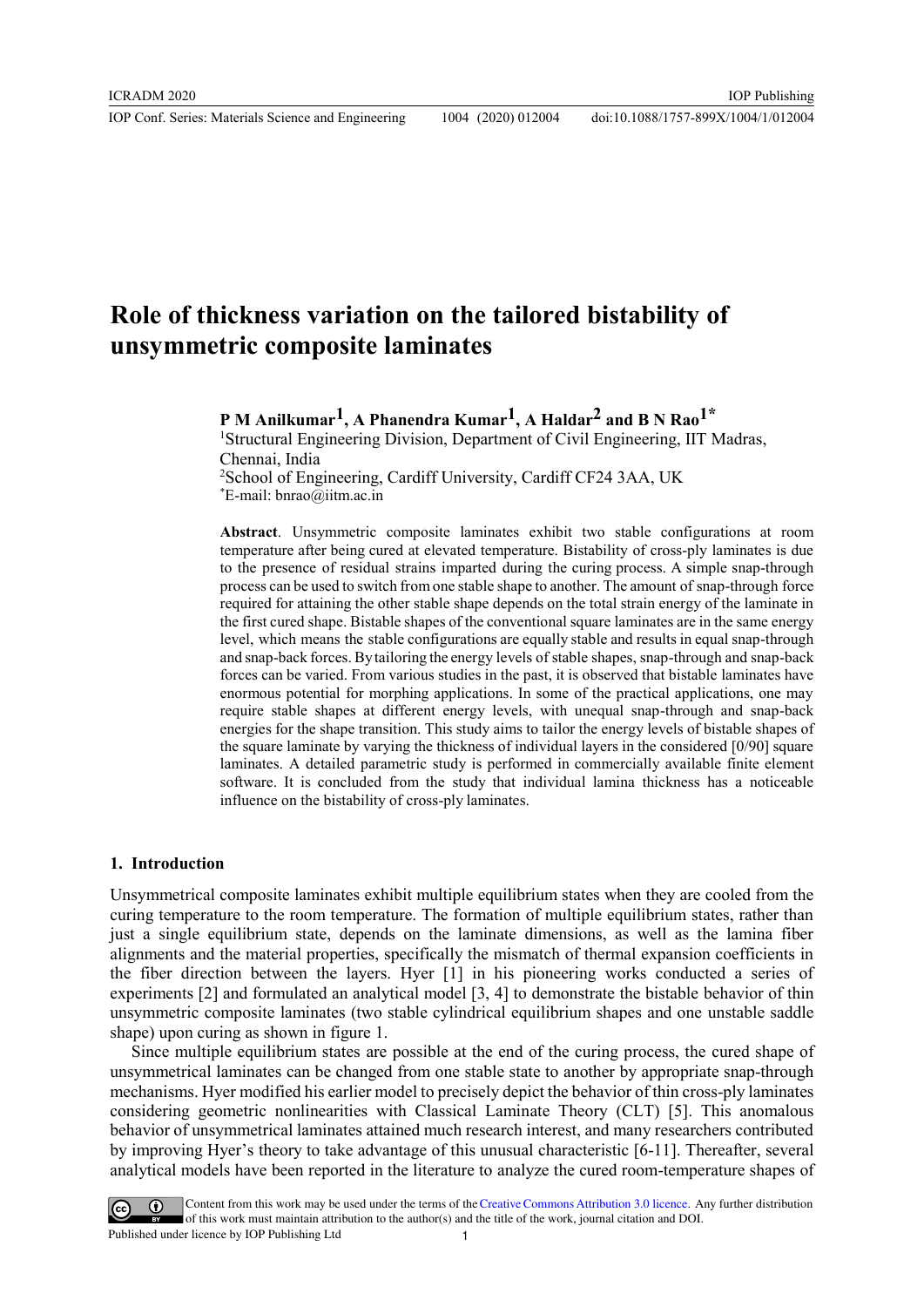unsymmetric laminates [12-19]. Analytical models developed by various researchers explained the difficulty predicting the exact cured shapes of the unsymmetric laminates, especially at its boundaries. To predict the shapes and snap through loads accurately, one requires a higher order of polynomial functions in the analytical model, which is computationally expensive.



Figure 1: Equilibrium shapes of bistable laminates

 Besides the analytical approaches, some of the researchers have also employed the finite element method to study the behavior of bistable plates. With refined FE models [20, 21], it is possible to predict the bistable shapes with higher accuracy, and they are closer to the experimentally observed shapes than the predictions from analytical models developed so far. Unlike analytical modelling, by using FE, one can model even the complex shapes using these bistable laminates. One of the main advantages of FE modelling is that it is possible to predict complex shapes generated by the bistable laminates numerically with at high accuracy [22-28].

 The bistable nature of a structure can be explained based on its two distinct potential energy minima's. Each of the minima corresponds to one of the stable geometric shapes of the structure, and the graph for a bistable structure with equally stable shapes is shown in figure 2. From figure 2, one can observe that the structure has two stable states  $SS_1$  and  $SS_2$ . External energy needs to be supplied to the structure to actuate between one stable shape and the other. When sufficient external energy is given in the form of actuation force, the potential energy of the structure increases until it reaches the curve's peak, and the structure will snap-through to another stable shape. If the external energy is not sufficient, snap-through will not occur, and the structure remains in the same stable shape. If the values  $SS<sub>1</sub>$  and  $SS<sub>2</sub>$  are equal, then the structure can have equilibrium shapes with equal stability, and if the values of  $SS<sub>1</sub>$  and  $SS<sub>2</sub>$  are not equal, then the structure can have equilibrium shapes with tailored stability. In such a case, the state with less energy is more stable compared to the other shape.



**Geometric Configuration (r)** 

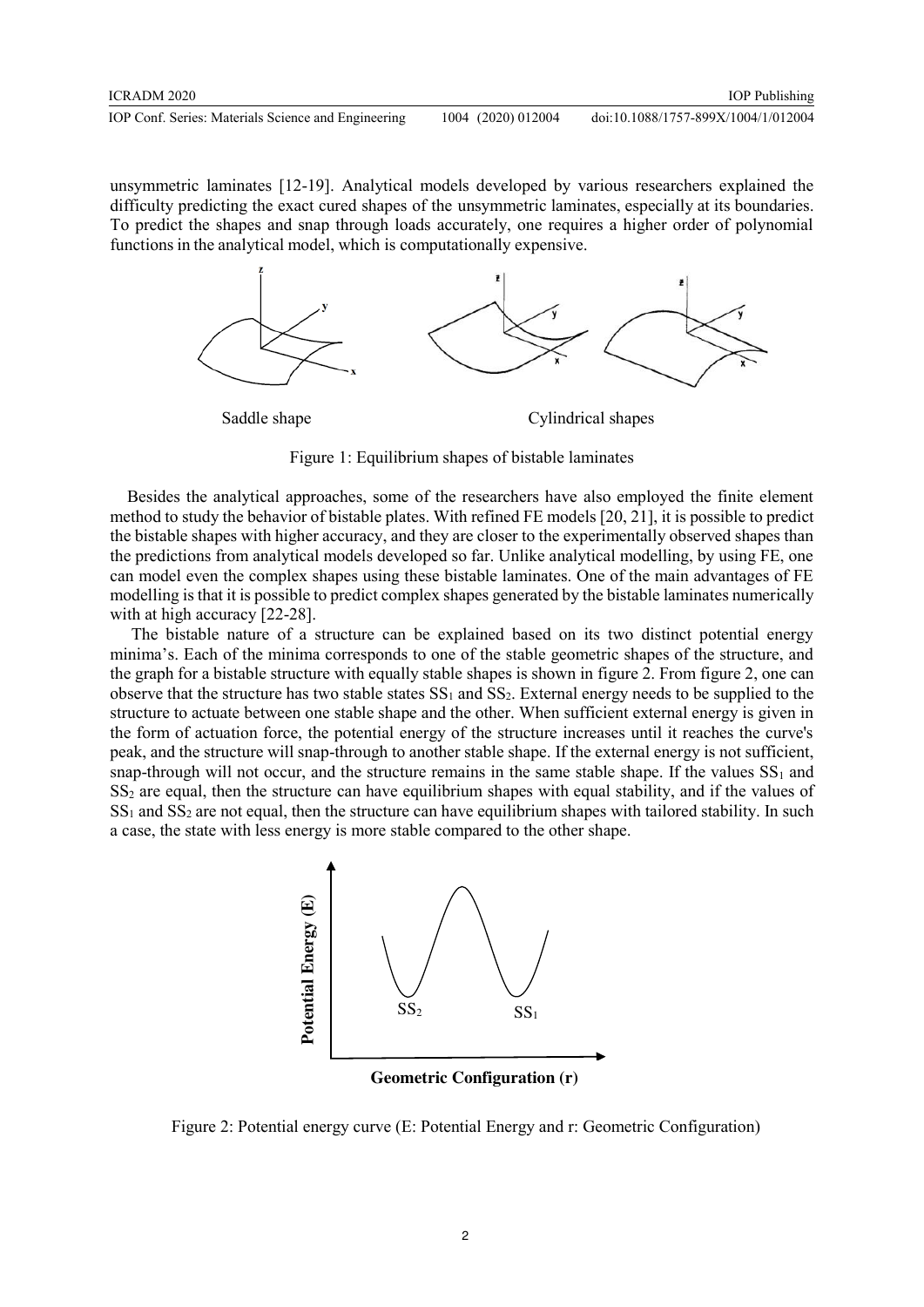In many practical applications like aerospace applications, there is a huge demand for structures that can undergo shape change based on the environmental conditions called adaptive structures. Bistable laminates have attained significant attention in the design of adaptive structures due to the low energy requirements for the shape transition. In some of the applications, the designer may have to use bistable shapes, where one stable shape is required to be more stable than the other. This helps in further reduction of energy consumption compared to the stable shapes, which are in equal energy levels (Figure 2). In 2002, Hufenbach et al. [29] incorporated multistable composites in adaptive structures by investigating various aspects like laminate edge length L, different angle-ply laminates, and variable layer ratio. The study showed the possibility of utilizing the residual stress field to generate monostable and multistable equilibrium states. Taking the studies by Hufenbach et al. [29] as a reference, a detailed parametric study is proposed in this study to understand the role of lamina thickness variations to tailor energy levels of bistable shapes of unsymmetric composite laminates. The proposed parametric investigation is performed in commercially available finite element software, Abaqus<sup>TM</sup>. Details of the steps followed in the study are given in the subsequent sections.

### **2. Problem definition**

Composite bistable shells obtained from the cool down process of [0/90] square laminate is used for the present analysis. The material properties of the laminate are given in table 1.

| Engineering constants            | Value         |                            |
|----------------------------------|---------------|----------------------------|
| <b>Elastic Modulus</b>           | $E_1$         | 294 GPa                    |
|                                  | $E_{2}$       | 9.5 GPa                    |
| Poisson Ratio                    | $V_{12}$      | 0 <sup>3</sup>             |
| <b>Shear Modulus</b>             | $G_{12}$      | $5.0$ GPa                  |
| Coefficient of thermal expansion | $\alpha_{11}$ | $-2\times10^{-8}/$ °C      |
|                                  | $\alpha_{22}$ | $-2.25 \times 10^{-5}$ /°C |

Table 1: Properties of laminate



Figure 3: Laminate geometry

Figure 3 shows the schematic representation of the geometry used for the present analysis. Where  $t_1$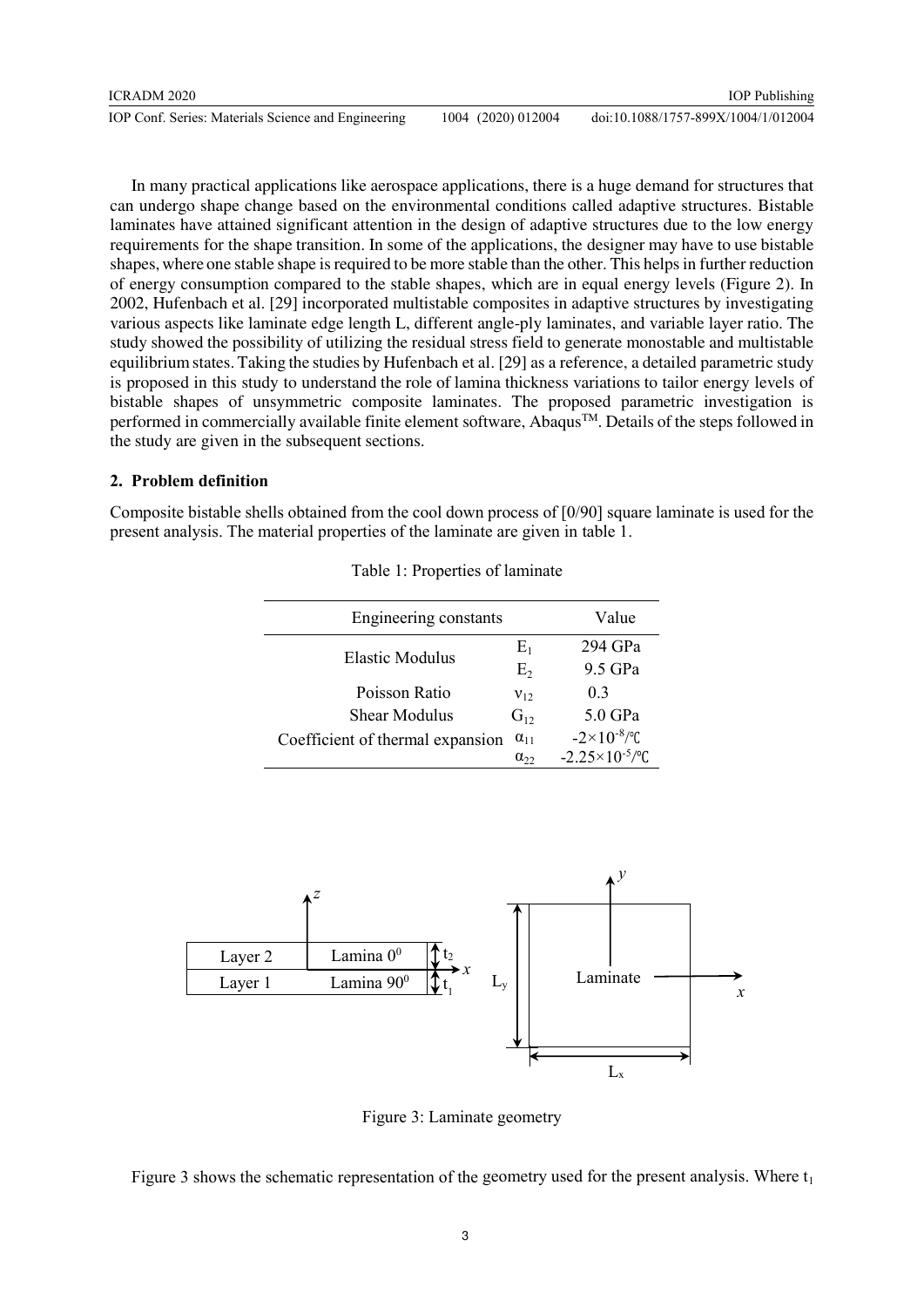| <b>ICRADM 2020</b>                                  |                    | <b>IOP</b> Publishing               |
|-----------------------------------------------------|--------------------|-------------------------------------|
| IOP Conf. Series: Materials Science and Engineering | 1004 (2020) 012004 | doi:10.1088/1757-899X/1004/1/012004 |

is the thickness of lamina, which is fixed,  $t_2$  is the thickness of lamina, which is varying for the study, and "p" is the ratio of the thickness  $(t_2/t_1)$ . To investigate the effect of individual lamina thickness on the cured shape of laminate, one of the lamina thickness is increased from 0.100 mm to 0.150 mm while keeping the thickness of another lamina constant (0.100 mm). Five square geometries are taken for the numerical parametric study ( $L=L_x=L_y$ ),  $L = 100$  mm, 125 mm, 150 mm, 175 mm, 200 mm. Details of the proposed study are given in the following sections.

# **3. Numerical investigation**

Thermally induced shapes of bistable unsymmetric composite laminates are modelled in a commercial finite element package, Abaqus<sup>TM</sup> for the analysis. Static non-linear analysis is performed by considering geometric non-linearities in the numerical model. Imperfections are introduced to the model of proposed laminate to avoid the convergence to unstable saddle shape during the analysis. Four-node quadrilateral general-purpose composite shell elements, type S4R in the Abaqus<sup>TM</sup> is taken for the finite element analysis. Mesh convergence studies are performed to find a suitable mesh characteristics for the described problem. Steps followed in the numerical investigation are explained in the subsequent subsections.

# *3.1 Cool-down step*

The modelled plate is subjected to a curing temperature of 180<sup>°</sup> C during the initial stage. The temperature field of the laminate assembly is then brought down to room temperature at  $20^{\circ}$  C. The assigned temperature difference produces residual stresses, which makes the modelled plate deviate to any one of its stable shapes.

# *3.2 Snap-through and stability check*

The static transverse load is applied on the corners of the modelled cured shape of laminate. Load higher than the required snap-through are applied so that the laminate will deform to another equilibrium shape. An additional step (stability check) is imposed to ensure the stability of obtained stable state even after the removal of the applied load.

# **4. Results and discussion**

Figure 4 shows the cured bistable shapes of an unsymmetric cross-ply laminate. Figure 5 shows the variation of out of plane displacement with curing temperature for lamina with 150 mm side length. A noticeable increase in maximum out-of-plane displacement of the other stable shape, even after the removal of snap-through load, is observed with the increase in thickness ratio. Strain energy levels of both stable shapes are extracted from the developed numerical model.



Figure 4: Modelled bistable shapes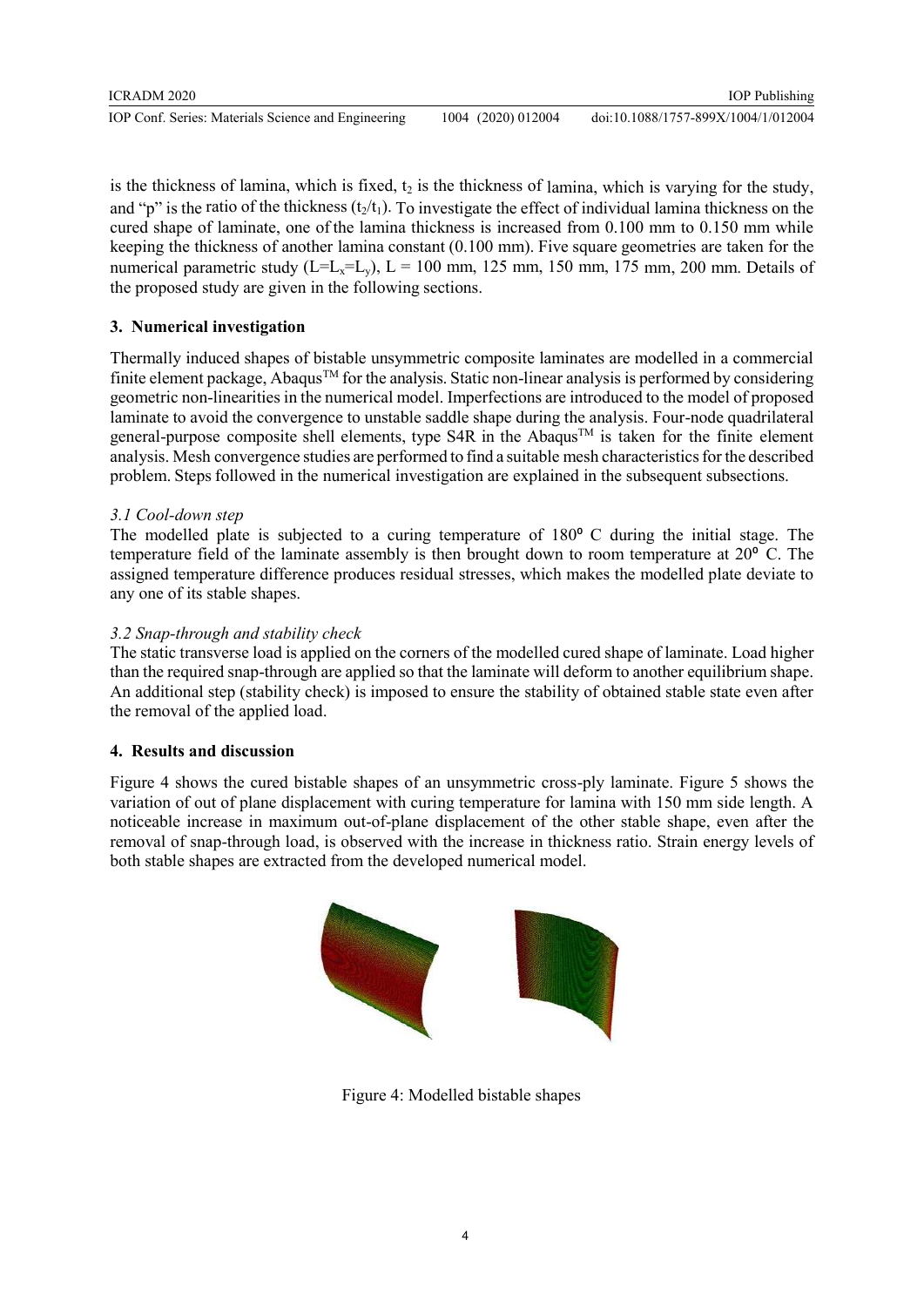

Figure 5: Out of plane displacement with curing temperature for L=150 mm

|     | Difference in SE |            |            |            |            |
|-----|------------------|------------|------------|------------|------------|
| p   | $L = 100$ mm     | $L=125$ mm | $L=150$ mm | $L=175$ mm | $L=200$ mm |
| 1.0 | 0.00             | 0.00       | 0.00       | 0.00       | 0.00       |
| 1.1 | 4.85             | 5.59       | 5.15       | 5.36       | 5.30       |
| 1.2 | 9.52             | 9.76       | 10.59      | 10.56      | 10.45      |
| 1.3 | 14.15            | 15.06      | 15.00      | 15.34      | 15.46      |
| 1.4 | 18.69            | 19.05      | 19.83      | 20.36      | 20.47      |
| 1.5 | ٠                |            |            |            | 25.12      |

Table 2: Difference in SE with thickness variation

Table 3: Ratio of snap forces with thickness variation

|     | Ratio of snap force      |            |                          |            |            |
|-----|--------------------------|------------|--------------------------|------------|------------|
| p   | $L=100$ mm               | $L=125$ mm | $L=150$ mm               | $L=175$ mm | $L=200$ mm |
| 1.0 | 1.01                     | 1.01       | 1.01                     | 1.01       | 1.01       |
| 1.1 | 1.43                     | 1.33       | 1.37                     | 1.40       | 1.45       |
| 1.2 | 2.45                     | 2.30       | 2.47                     | 2.16       | 2.20       |
| 1.3 | 5.20                     | 4.53       | 4.98                     | 4.82       | 4.07       |
| 1.4 | 25.26                    | 15.19      | 13.82                    | 10.28      | 9.31       |
| 1.5 | $\overline{\phantom{0}}$ |            | $\overline{\phantom{0}}$ |            | 12.50      |

 Table 2 and Table 3 show the difference in strain energy (SE) and the ratio of snap forces (which is defined as the ratio between snap-through and snap-back forces), respectively with the thickness variation. There is a noticeable difference in SE with the increase of thickness of one lamina. It shows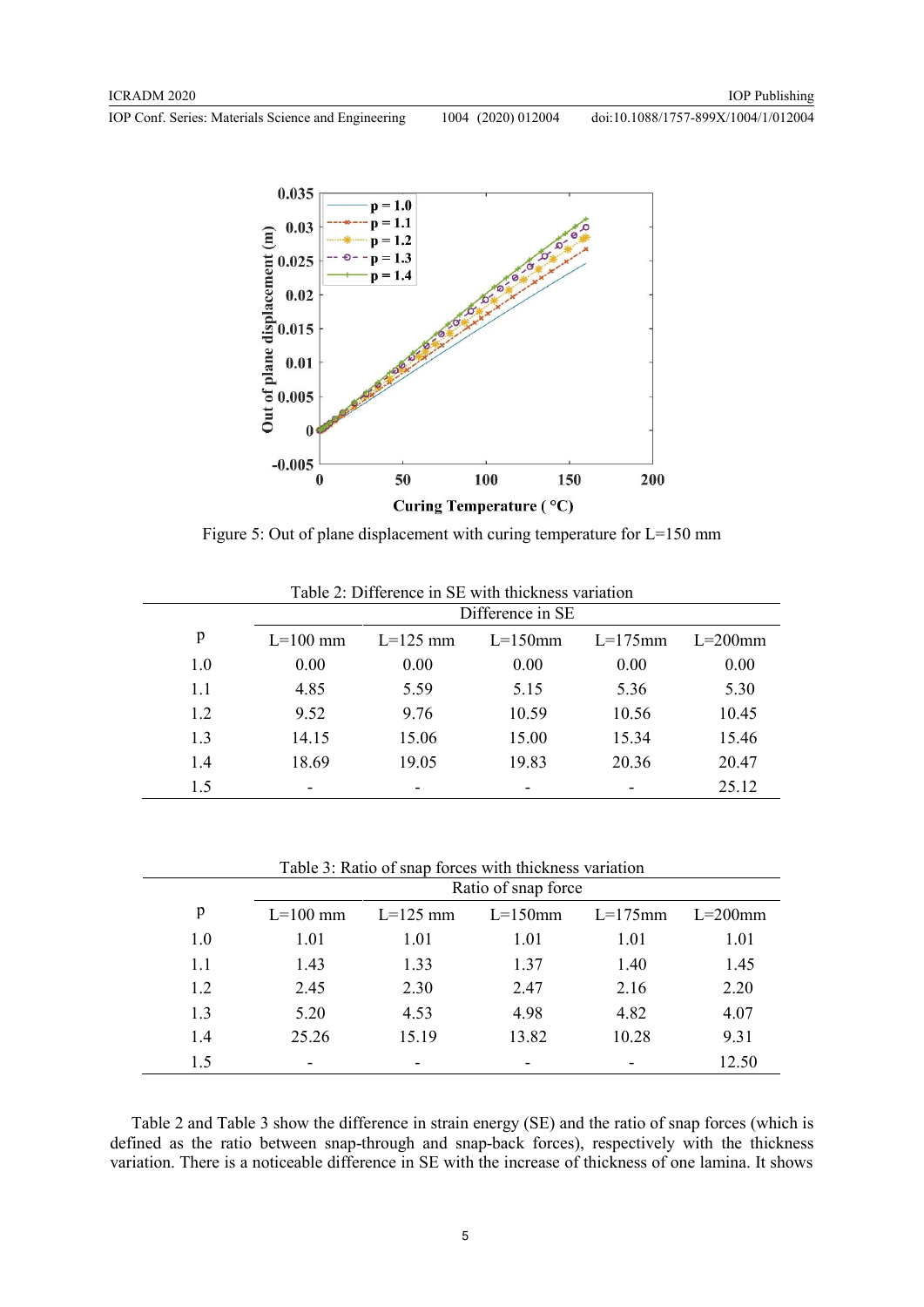the presence of tailoring in bistability. The two stable shapes obtained as a result of the cool-down process seem to be in different energy levels. The above observation shows a higher degree of stability for one of the stable shapes. Calculated snap-through and snap-back forces are given in table 3.



Figure 6: Difference in SE with thickness variation



Figure 7: Ratio of snap forces with thickness variation

 There is a noticeable difference in SE with the increase of thickness of one lamina. It shows the presence of tailoring in bistability. The two stable shapes obtained as a result of the cool-down process seem to be in different energy levels. The above observation shows a higher degree of stability for one of the stable shapes. The effect of change in "p" on the ratio between the snap-through/snap-back is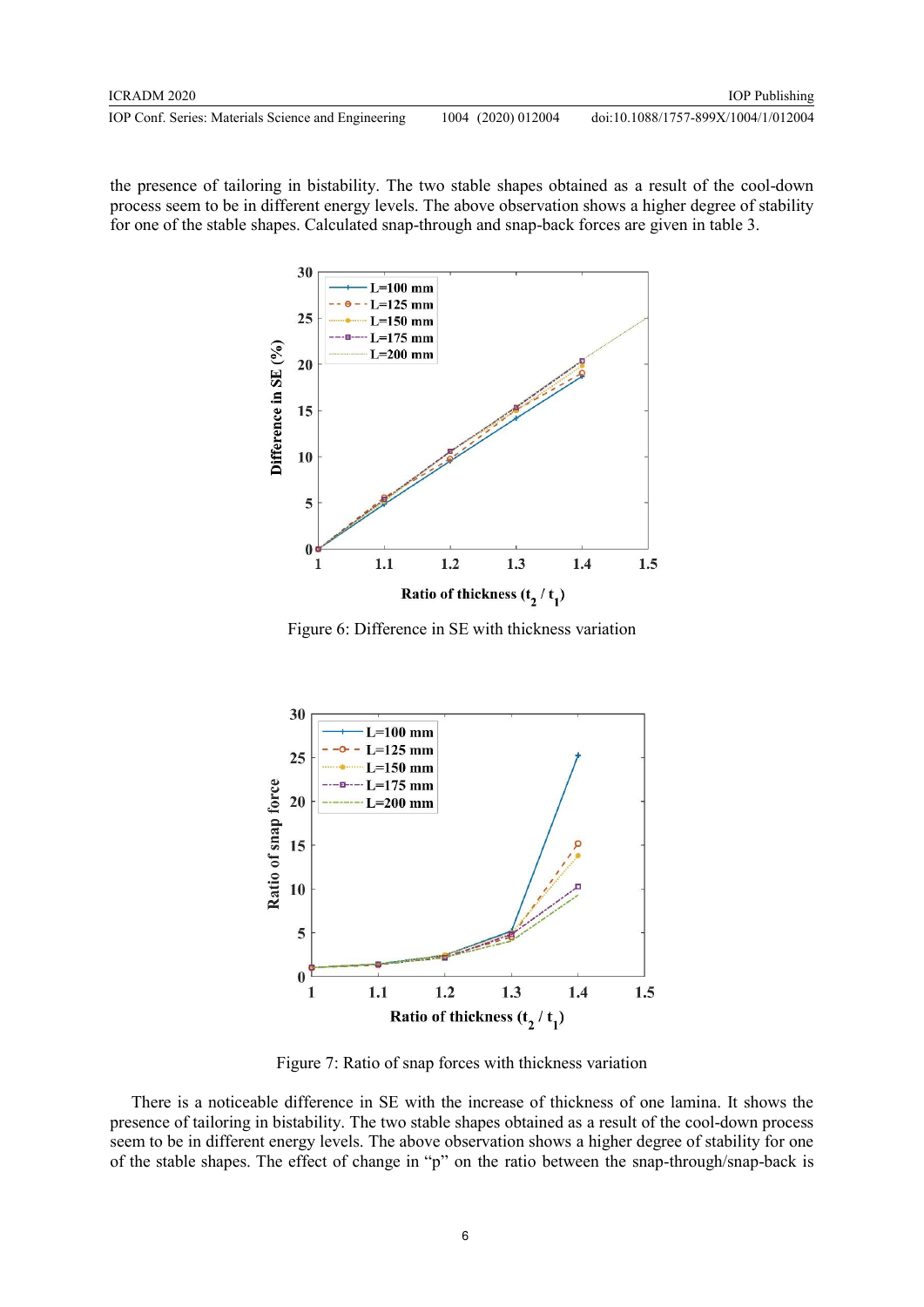| ICRADM 2020                                         |                    | <b>IOP</b> Publishing               |
|-----------------------------------------------------|--------------------|-------------------------------------|
| IOP Conf. Series: Materials Science and Engineering | 1004 (2020) 012004 | doi:10.1088/1757-899X/1004/1/012004 |

shown in table 3. Bistability of the laminate is lost when "p" is 1.5 for  $L = 100$  mm, 125 mm, 150 mm and 175 mm. Graphical representation of table 2 and table 3 are given in figure 6 and figure 7, respectively. After a specific point ( $t_2 = 0.150$  mm), loss in bistability is observed. Figure 8 shows the schematic representation of energy levels for equally stable shapes and tailored stable shapes of the square laminate.



Figure 8: Schematic representation of energy levels

# **5. Conclusion**

With the increase in the thickness of individual lamina, the stiffness of the laminate gets increases. It is observed that after a specific point (limit of  $t_2/t_1 = 1.5$ ), laminate loses its bistability completely. From the ratio of snap forces, it is observed that the laminate with  $L = 100$  mm is having a more stable second shape compared to the first shape. This is due to the higher snap-back force compared to the snap-through force in  $L = 100$  mm compared to other different length cases considered. It can be concluded that in order to have laminate with tailored bistability, a bistable laminate with shorter length is more preferred. The focus needs to be laid on the thickness ratio of the laminates being used for this application as we may lose the bistability completely.

# **Acknowledgement**

The first author would like acknowledge Prime Ministers Research Fellowship Scheme (PMRF), India for the support during the course of this research.

# **References**

 [1]Hyer M W 1981 Some Observations on the Cured Shape of Thin Unsymmetric Laminates *Journal of Composite Materials*, **15**, 175-194

 [2]Hyer M W 1981 Calculation of the Room- Temperature Shapes of Unsymmetric Laminates *Journal of Composite Materials*, **15**, 296-310.

 [3]Hyer M W 1981 The Room-Temperature Shapes of Four-Layer Unsymmetric Cross-Ply Laminates *Journal of Composite Materials*, **16**, 318-340.

 [4]Hyer M W and Bhavani P C 1984 Suppression of Anticlastic Curvature in Isotropic and Composite Plate *International Journal of Solids and Structures*, **20**, 553–570.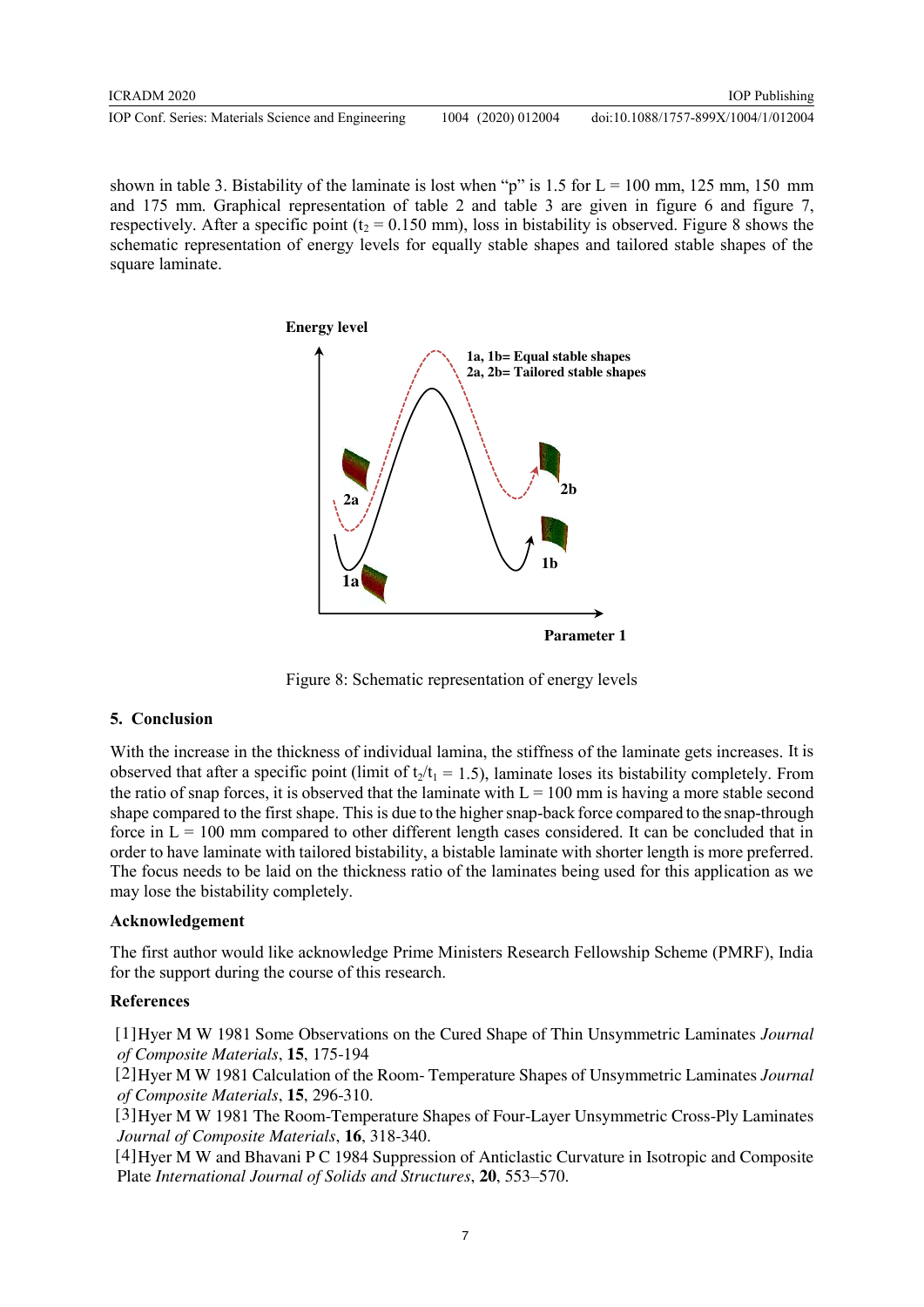doi:10.1088/1757-899X/1004/1/012004

 [5]Hamamoto A and Hyer M W 1987 Nonlinear temperature-curvature relationships for unsymmetric graphite-epoxy laminates *International Journal of Solids and Structures*, **23**, 919-935.

 [6]Dang J and Tang Y 1986 Calculation of the room- temperature shapes of unsymmetric laminates *Proceedings of the international symposium on composite materials and structures ed T T Loo and C T Sun* (Technomic Publishing Co Inc) 201-207.

 [7]Jun W J and Hong C S 1992 Cured shape of unsymmetric laminates with arbitrary lay-up angles *Journal of Reinforced Plastic and Composites*, **11**, 1352–66.

 [8]Peeters L J B, Powell P C and Warnet L 1996 Thermally-induced shapes of unsymmetric laminates *Journal of Composite Materials*, **30**, 603–26.

 [9]Dano M L and Hyer M W 1996 Room-temperature shape of general unsymmetric laminates *Proceedings of the 11th Technical Conference of the American Society for Composites* (Virginia Polytechnic Institute and State University, USA, October 7–9, 1996) 100-110.

 [10] Etches J, Potter K, Weaver P and Bond I 2009 Environmental effects on thermally induced multistability in unsymmetric composite laminates *Composites Part A: Applied Science and Manufacturing*, **40**, 1240-1247.

 [11] Dano M L and Hyer M W 1998 Thermally-induced deformation behavior of unsymmetric laminates *International Journal of Solids and Structures*, **35**, 2101-2120

 [12] Pirrera A, Avitabile D and Weaver P M 2010 Bistable plates for morphing structures: a refined analytical approach with high-order polynomials *International Journal of Solids and Structures*, **47**, 3412-3425.

 [13] Dano M L and Hyer M W 1996 The response of unsymmetric laminates to simple applied forces *Mechanics of Composite Materials and Structures*, **03**, 65-80.

 [14] Hufenbach W and Gude M 2002 Analysis and optimisation of multistable composites under residual stresses *Journal of Composite Structures*, **55**, 319-327.

 [15] Hufenbach W, Gude M and Kroll L 2002 Design of multistable composites for application in adaptive structures *Journal of Composites Science and Technology*, **62**, 2201-2207.

 [16] Hufenbach W, Gude M, Kroll L, Sokolowski A and Werdermann B 2001 Adjustment of residual stresses in unsymmetric fiber reinforced composites using genetic algorithms *Mechanics of Composite Materials,* **37**, 71-72.

 [17] Hyer M W and Jilani A 1998 Predicting the deformation characteristics of rectangular unsymmetrically laminated piezoelectric materials *Smart Materials and Structures*, **07**, 784-791.

[18] Betts D N, Salo A I T, Bowen C R and Kim H A 2010 Characterisation and modelling of the cured shapes of arbitrary layup bistable composite laminates *Journal of Composite Structures*, **92**, 1694-1697.

 [19] Haldar A, Groh R M J, Jansen E and Weaver P M 2020 An efficient semi-analytical framework to tailor snap-through loads in bistable variable stiffness laminates International *Journal of Solids Structures*, **195**, 91-107.

 [20] Schlecht M and Schulte K 1999 Advanced calculation of the room-temperature shapes of unsymmetric laminates *Journal of Composite Materials*, **33**, 1472-1490.

 [21] Schlecht M, Schulte K and Hyer H W 1995 Advanced calculation of the room-temperature shapes of thin unsymmetric composite laminates *Journal of Composite Structures*, **33**, 627-633.

 [22] Haldar A, Reinoso J, Jansen E and Rolfes R 2018 Thermally induced multistable configurations of variable stiffness composite plates: Semi- analytical and finite element investigation *Journal of Composite Structures*, **183**, 161-175.

 [23] Anilkumar P M, Haldar A, Jansen E, Rao B N and Rolfes R 2019 Design Optimization of Multistable Variable-Stiffness Laminates *Mechanics of Advanced Materials and Structures*, **26**, 48– 55.